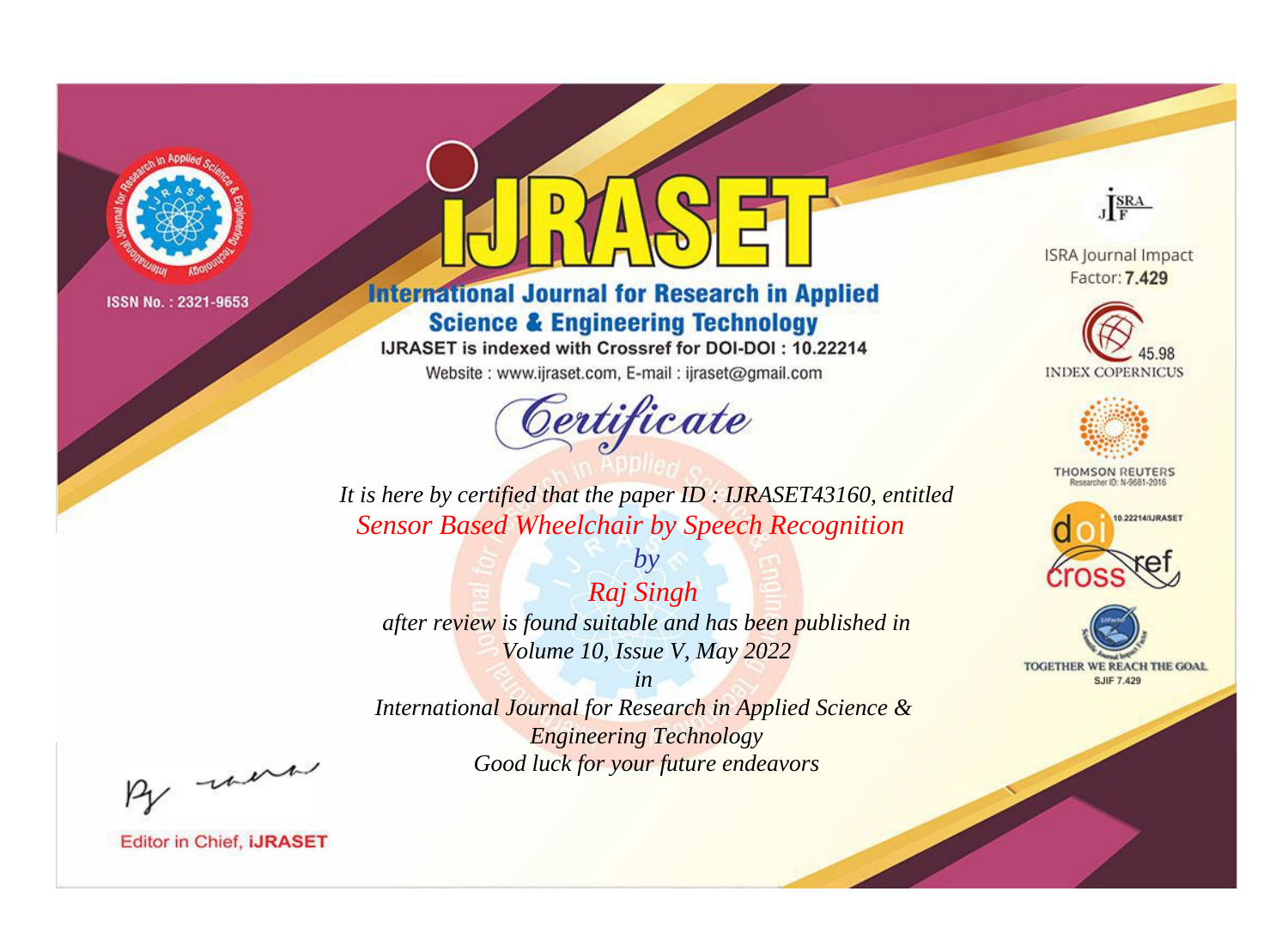

# **International Journal for Research in Applied Science & Engineering Technology**

IJRASET is indexed with Crossref for DOI-DOI: 10.22214

Website: www.ijraset.com, E-mail: ijraset@gmail.com



JERA

**ISRA Journal Impact** Factor: 7.429





**THOMSON REUTERS** 



TOGETHER WE REACH THE GOAL **SJIF 7.429** 

It is here by certified that the paper ID: IJRASET43160, entitled **Sensor Based Wheelchair by Speech Recognition** 

Sanjeev Gupta after review is found suitable and has been published in Volume 10, Issue V, May 2022

 $b\nu$ 

 $in$ International Journal for Research in Applied Science & **Engineering Technology** Good luck for your future endeavors

By morn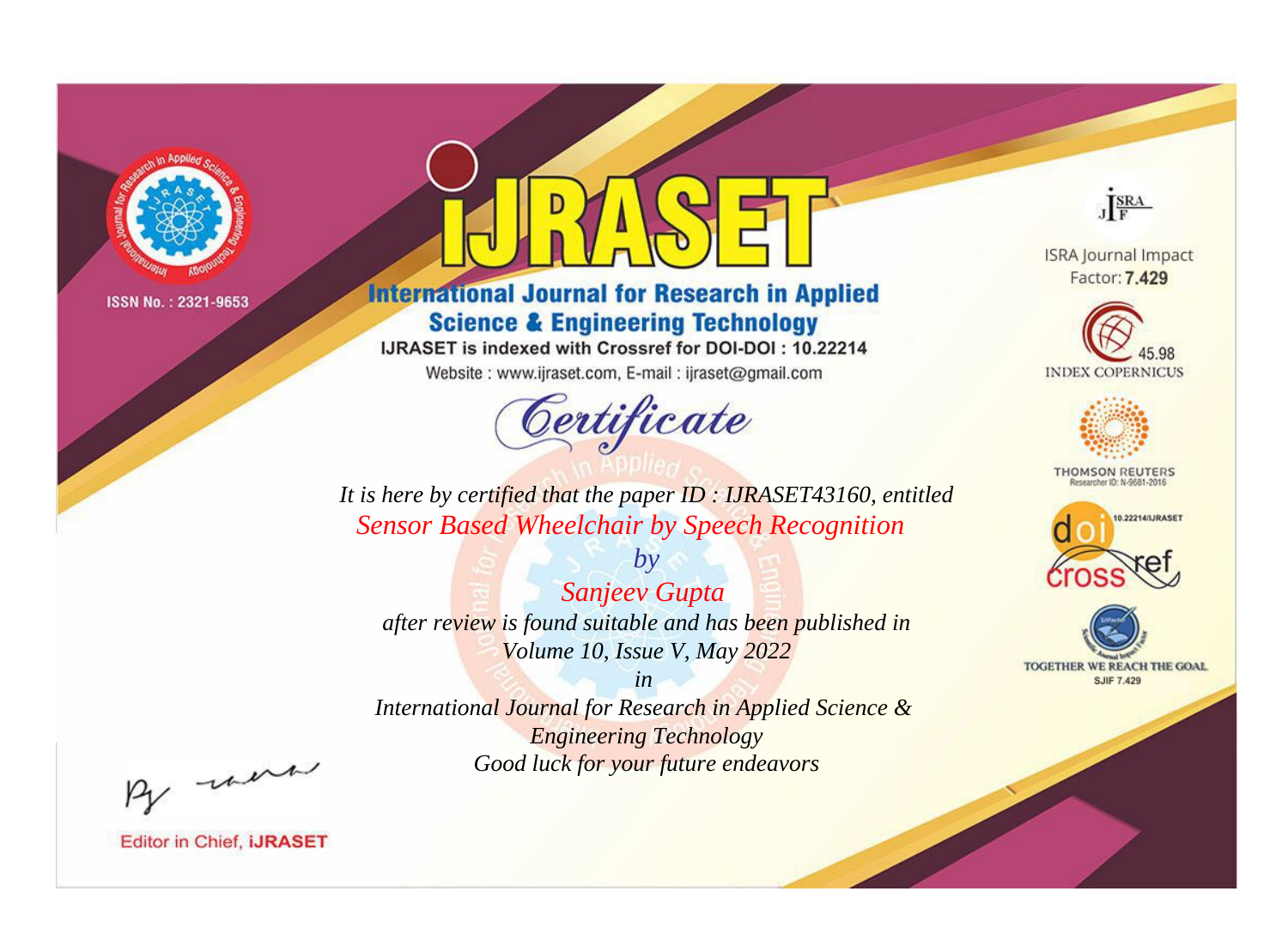

# **International Journal for Research in Applied Science & Engineering Technology**

IJRASET is indexed with Crossref for DOI-DOI: 10.22214

Website: www.ijraset.com, E-mail: ijraset@gmail.com



JERA

**ISRA Journal Impact** Factor: 7.429





**THOMSON REUTERS** 



TOGETHER WE REACH THE GOAL **SJIF 7.429** 

*It is here by certified that the paper ID : IJRASET43160, entitled Sensor Based Wheelchair by Speech Recognition*

*Jeetesh after review is found suitable and has been published in Volume 10, Issue V, May 2022*

*by*

*in* 

*International Journal for Research in Applied Science & Engineering Technology Good luck for your future endeavors*

By morn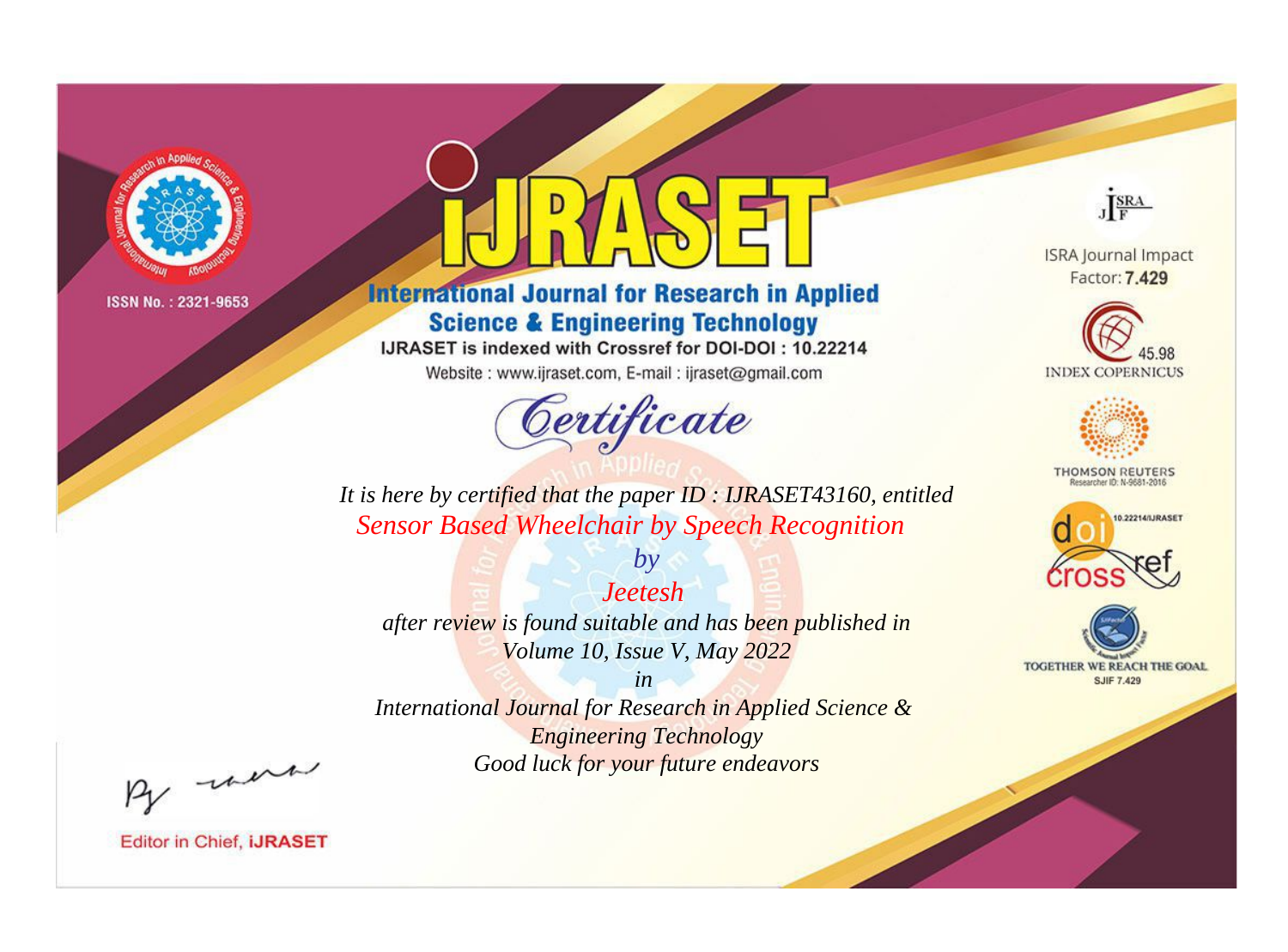

# **International Journal for Research in Applied Science & Engineering Technology**

IJRASET is indexed with Crossref for DOI-DOI: 10.22214

Website: www.ijraset.com, E-mail: ijraset@gmail.com



JERA

**ISRA Journal Impact** Factor: 7.429





**THOMSON REUTERS** 



TOGETHER WE REACH THE GOAL **SJIF 7.429** 

It is here by certified that the paper ID: IJRASET43160, entitled **Sensor Based Wheelchair by Speech Recognition** 

**Sahil Singh** after review is found suitable and has been published in Volume 10, Issue V, May 2022

 $by$ 

 $in$ International Journal for Research in Applied Science & **Engineering Technology** Good luck for your future endeavors

By morn